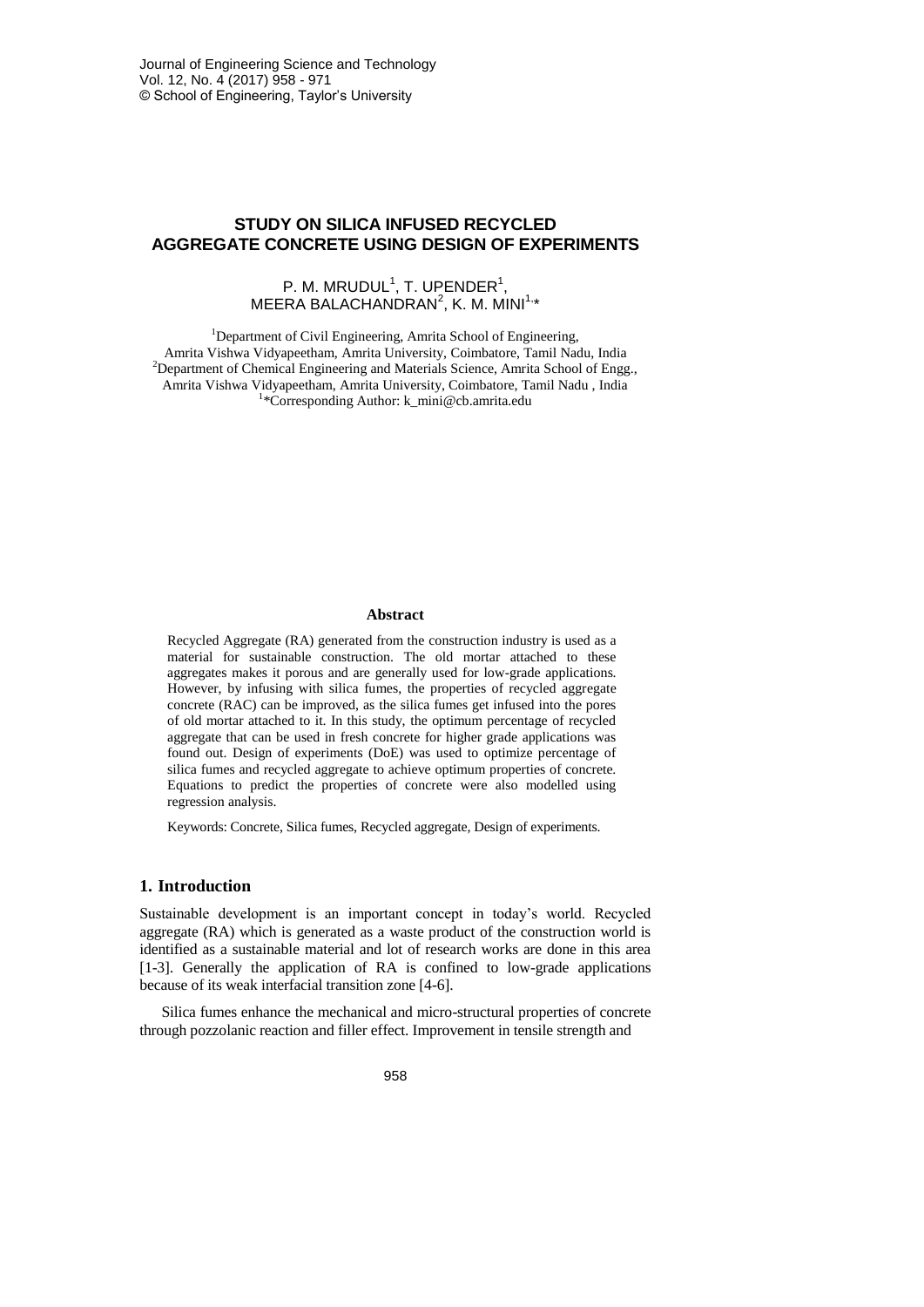| <b>Nomenclatures</b> |                                        |  |  |  |
|----------------------|----------------------------------------|--|--|--|
| <i>CCD</i>           | Central composite design               |  |  |  |
| DoE                  | Design of experiments                  |  |  |  |
| ITZ                  | Interfacial transition zone            |  |  |  |
| NMA                  | Normal mix approach                    |  |  |  |
| $\boldsymbol{P}$     | P-value                                |  |  |  |
| <b>PRESS</b>         | Prediction sum of squares              |  |  |  |
| RA                   | Recycled aggregate                     |  |  |  |
| $R-Sq$               | R-squared                              |  |  |  |
|                      | $R-Sq(adj)$ Adjusted R-squared         |  |  |  |
|                      | R-Sq(pred) Predicted R-squared         |  |  |  |
| RSM                  | Response surface method                |  |  |  |
| S                    | Standard error of the regression       |  |  |  |
|                      | SE Coef Standard error of coefficient  |  |  |  |
| T                    | T-value                                |  |  |  |
| <b>TSMA</b>          | Two-stage mix approach                 |  |  |  |
| $X_I$                | Silica percentage                      |  |  |  |
|                      | $X_1, X_2$ Pair wise interaction terms |  |  |  |
|                      | $X_1^2, X_2^2$ Curvilinear terms       |  |  |  |
| $X_2$                | Recycled aggregate percentage          |  |  |  |
| <b>Abbreviations</b> |                                        |  |  |  |
| IS                   | Indian Standard                        |  |  |  |

compressive strength of recycled aggregate concrete is observed with the incorporation of silica fumes [7]. Pozzolan-silica fume combinations can improve the strength of mortars more than natural pozzolan or silica fume alone. The increase in strength can be attributed to the improved aggregate-matrix bond resulting from the formation of a less porous transition zone in the silica fume concrete [7, 8].

The mixing approach for recycled aggregate is generally done in two ways, normal mix approach (NMA) and two-stage mix approach (TSMA) [9]. In normal mix approach water is added to the mix in one step whereas in TSMA water is added in two steps. In the first stage the coarse aggregate, fine aggregate and half of water is added and mixed and in second stage, the cement is added to this mixture and then remaining water is added [9]. As the mixing of ingredients in TSMA follows different stages, it gives more homogenous mix when compared to NMA due to denser concrete microstructure and a better improved interfacial transition zone [9, 10].

The structure of recycled aggregate concrete is much more complicated than that of normal concrete. It possesses two ITZs, one between the recycled aggregate (RA) and new cement paste (new ITZ) and the other between the recycled aggregate (RA) and the old mortar attached (old ITZ) [11, 12] (Fig. 1).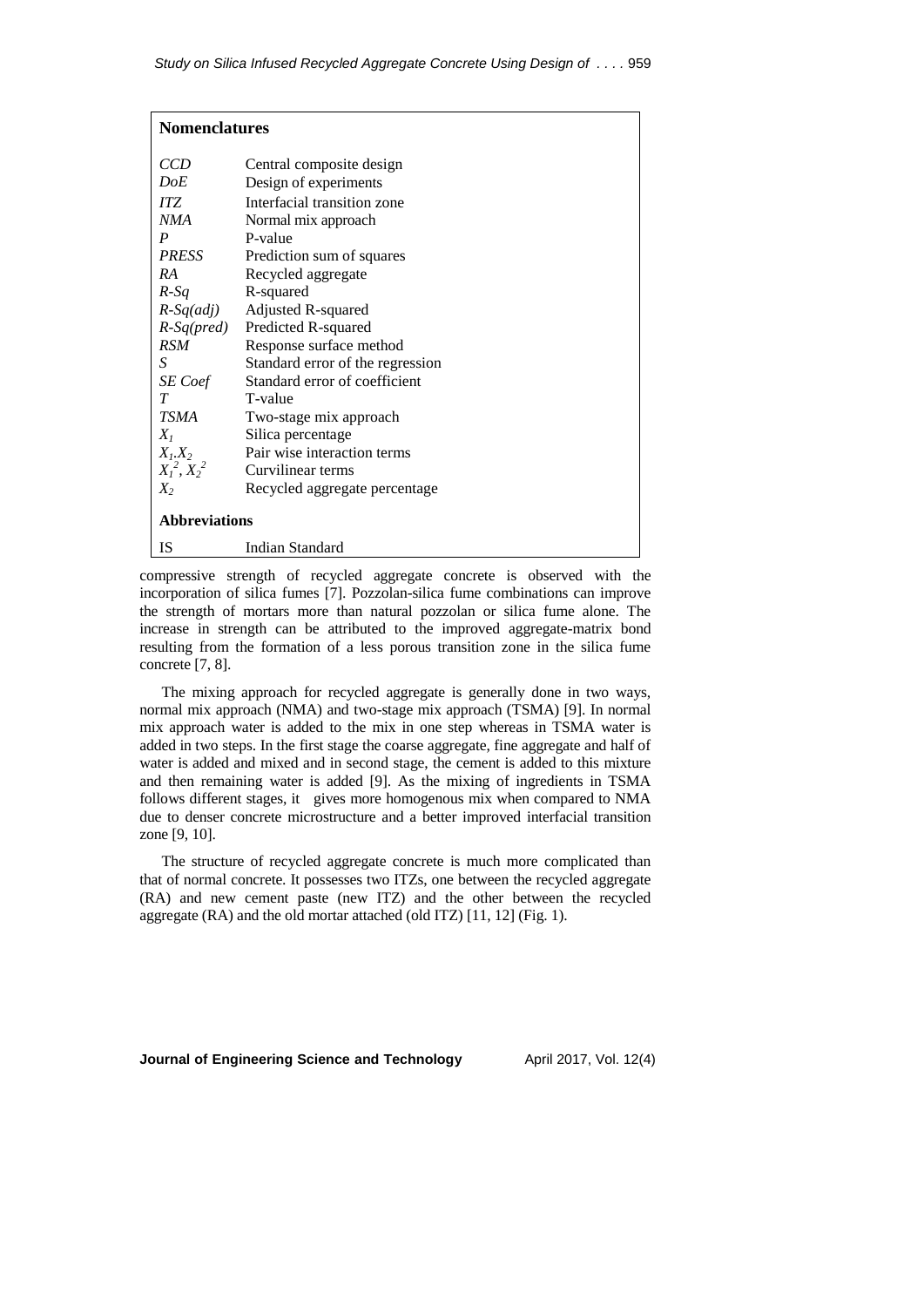

**Fig. 1. Interfacial transition zones of RAC [11].**

The main objective of the present investigation is to optimize the percentage of recycled aggregate that can be replaced for coarse aggregate and the amount of silica for an economical design. The aspect of economical design can be attained by maximum replacement of coarse aggregate with recycled aggregate without compromising the strength. The work also focuses on optimizing the factors (silica percentage and recycled aggregate) for the required zone of response (workability and strength) using Design of Experiments (DoE).

# **2. Experimental Program**

#### **2.1.Materials**

For this study Ordinary Portland cement of 53 grade and amorphous densified grade B silica fume was used. Care was taken so that no lumps were formed during mixing. The basic material properties of fine aggregate, coarse aggregate (virgin and recycled), cement and silica fume are listed in Tables 1 and 2.

**Table 1. Basic material properties [13].**

| <b>Properties</b>                          | <b>Result</b> |
|--------------------------------------------|---------------|
| Specific gravity coarse aggregate (Virgin) | 1.56          |
| Specific gravity recycled aggregate        | 1.23          |
| Zone of fine aggregate                     | Zone II       |
| Specific gravity of fine aggregate         | 2.10          |
| Specific gravity of cement                 | 3.15          |

|  |  | Table 2. Basic properties of silica fume. |  |  |  |
|--|--|-------------------------------------------|--|--|--|
|--|--|-------------------------------------------|--|--|--|

| <b>Properties</b>           | <b>Result</b> |
|-----------------------------|---------------|
| $SiO_2$ content $(\% )$     | 91            |
| CaO content $(\% )$         | 0.3           |
| Specific surface $(m^2/kg)$ | 22000         |
| <b>Specific gravity</b>     | 2.1           |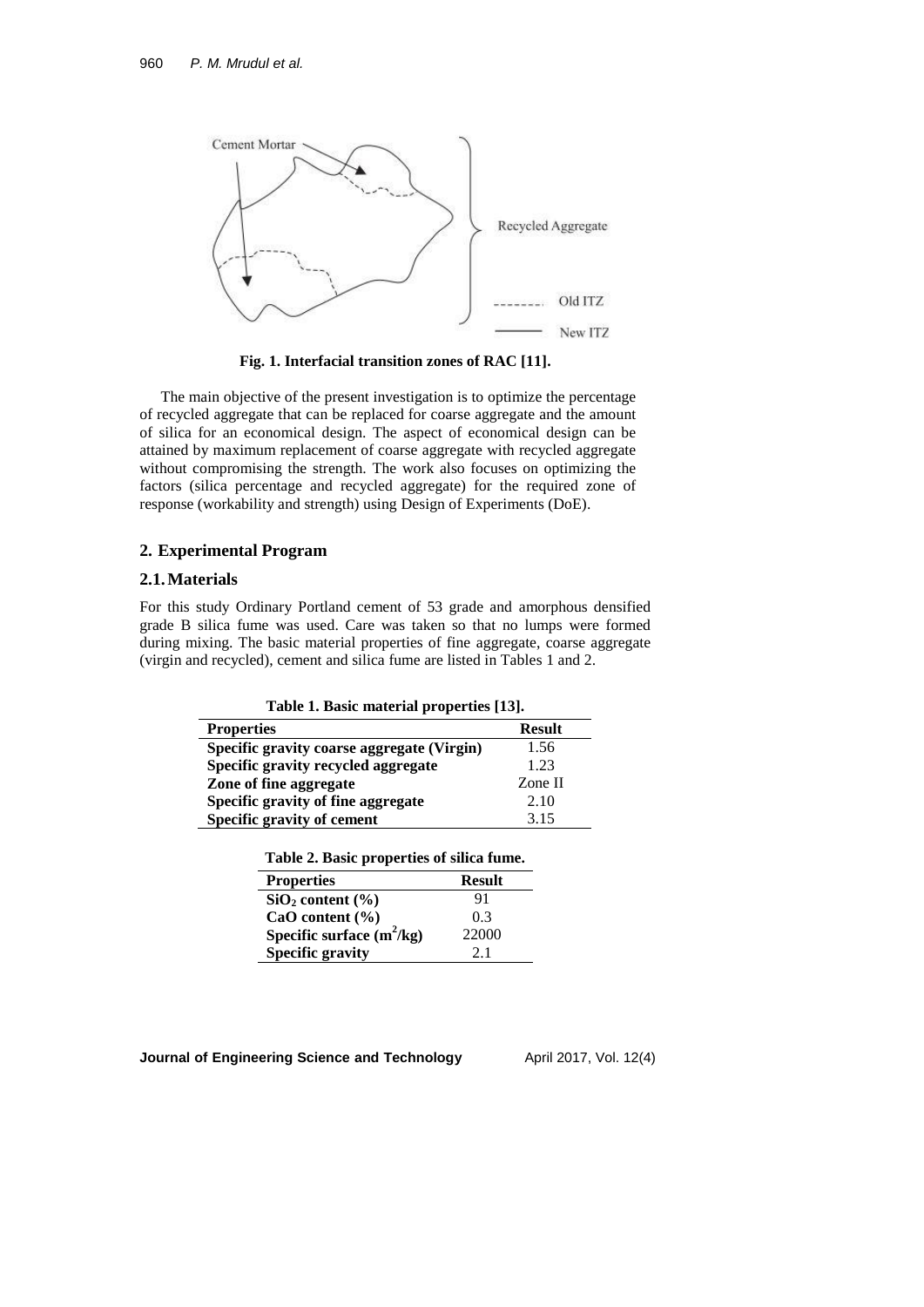# **2.2.Mix proportions and testing**

The concrete was designed as per IS 10262: 2009 [14] for a target mean strength of M50. Mixing proportions were done for 0%, 10%, 20%, 30%, 40%, and 50% by weight replacements of coarse aggregate by RA for both NMA and TSMA. In normal mix approach (NMA) coarse aggregate, fine aggregate, cement and water added respectively and desired concrete mix was obtained. In two-stage mix approach (TSMA) water was added in two steps. In the first step water is added to fine aggregate and coarse aggregate and mixed for 30 seconds. In second step cement was added and then mixed for 30 seconds and then remaining water was added again, mixed for 120 seconds.

The concrete mixture was poured into molds of size 10cm×10cm×10cm to form concrete cubes. The compressive strength of these cubes after 7 day and 28 days curing are measured as per IS 516 (1959) [15].

#### **3. Results and Discussion**

### **3.1.Optimization of recycled aggregate**

Concrete is of a three-phase system, comprising of coarse aggregate, fine aggregate in mortar mix and Interfacial Transition Zone (ITZ) between mortar matrix and coarse aggregate. This Interfacial Transition Zone between cement paste and aggregate plays a vital role in concrete. The weakness of interfacial zone inhibits the accomplishment of composite action in normal strength concrete and hence, the interfacial region is generally considered as the 'weak link' in concrete.

The proportions of recycled aggregate were taken as 10%, 20%, 30%, 40% and 50% by weight of coarse aggregate. All the mix proportions of RAC mixed using TSMA and NMA were done with a slump of 75 mm (medium workability) as per mix design. In TSMA adding half of the water during mixing will lead to the formation of thin layer of cement slurry on the surface of recycled aggregates, which permeates into the porous of old cement mortar filling up the old cracks and voids. In order to complete the cement hydration process, the remaining water is added and thus developing a strong Interfacial Transition Zone (ITZ). The water cement ratio of the mix was taken as 0.4, and the cubes of size 10 cm  $\times$  10 cm were casted.

The results of compressive strength of Normal Mix Approach (NMA) and Two Stage Mix Approach (TSMA) are tabulated and represented in Fig. 2 corresponding to 7 day strength and in Fig. 3 corresponding to 28 day strength.

From the results presented in Figs 2 and 3, it is observed that the optimum amount of recycled aggregate that can be replaced to attain maximum compressive strength was near to 30% RA for both 7 and 28 days of curing.

The replacement of recycled aggregate using TSMA showed an increase in compressive strength compared with NMA and is shown in Fig. 4. From these results it is evident that the strength of concrete made of TSMA are better than that of NMA for 28 day. Therefore by replacing 30% of coarse aggregate by RA using TSMA was found to be optimum for attaining the maximum compressive strength.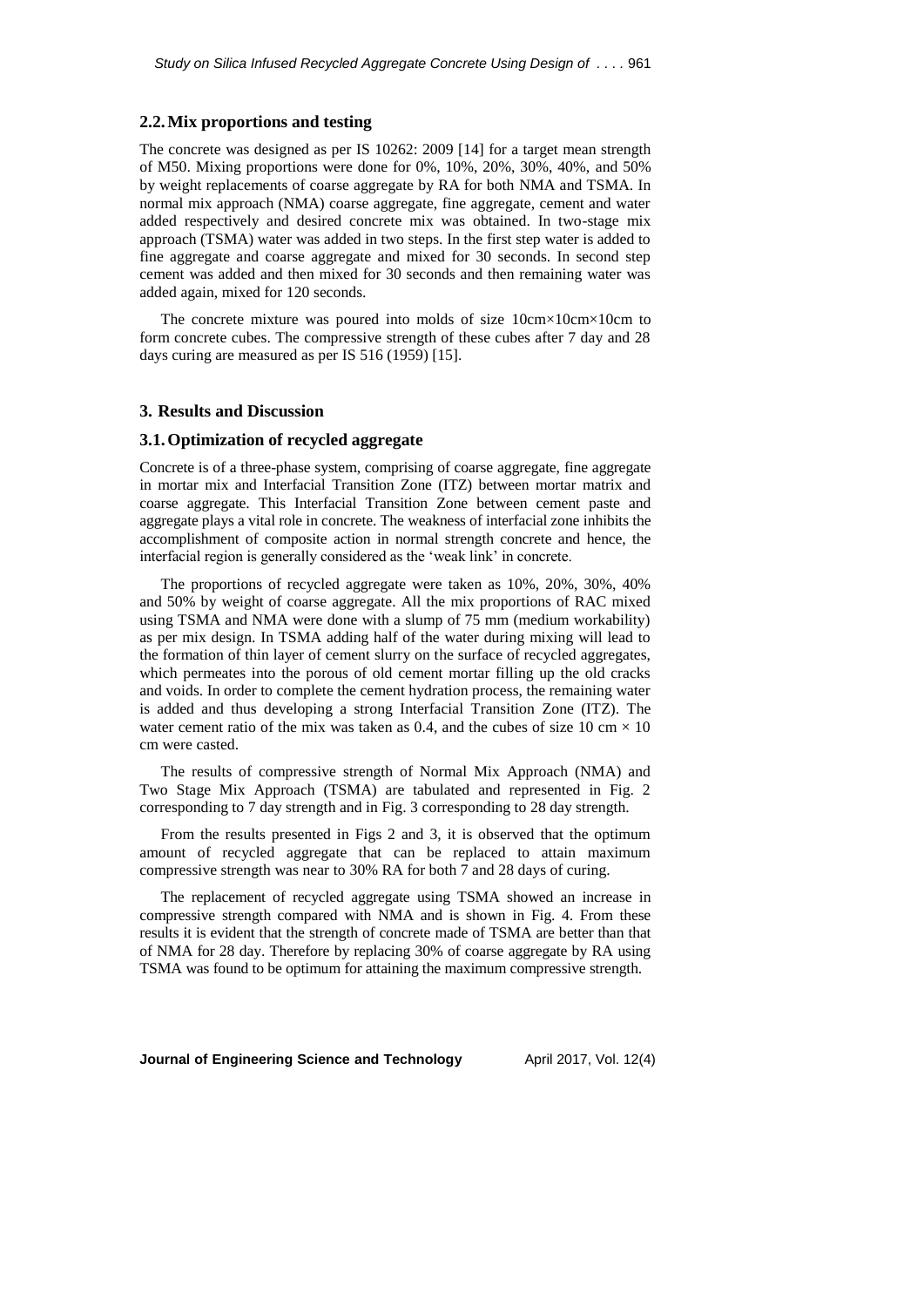

**Fig. 2. Compressive strength for different proportions of RAC at 7 days.**



**Fig. 3. Compressive strength of different proportions of RA at 28 days.**



**Fig. 4. Percentage change in compressive strength of TSMA with respect to NMA at 28 day.**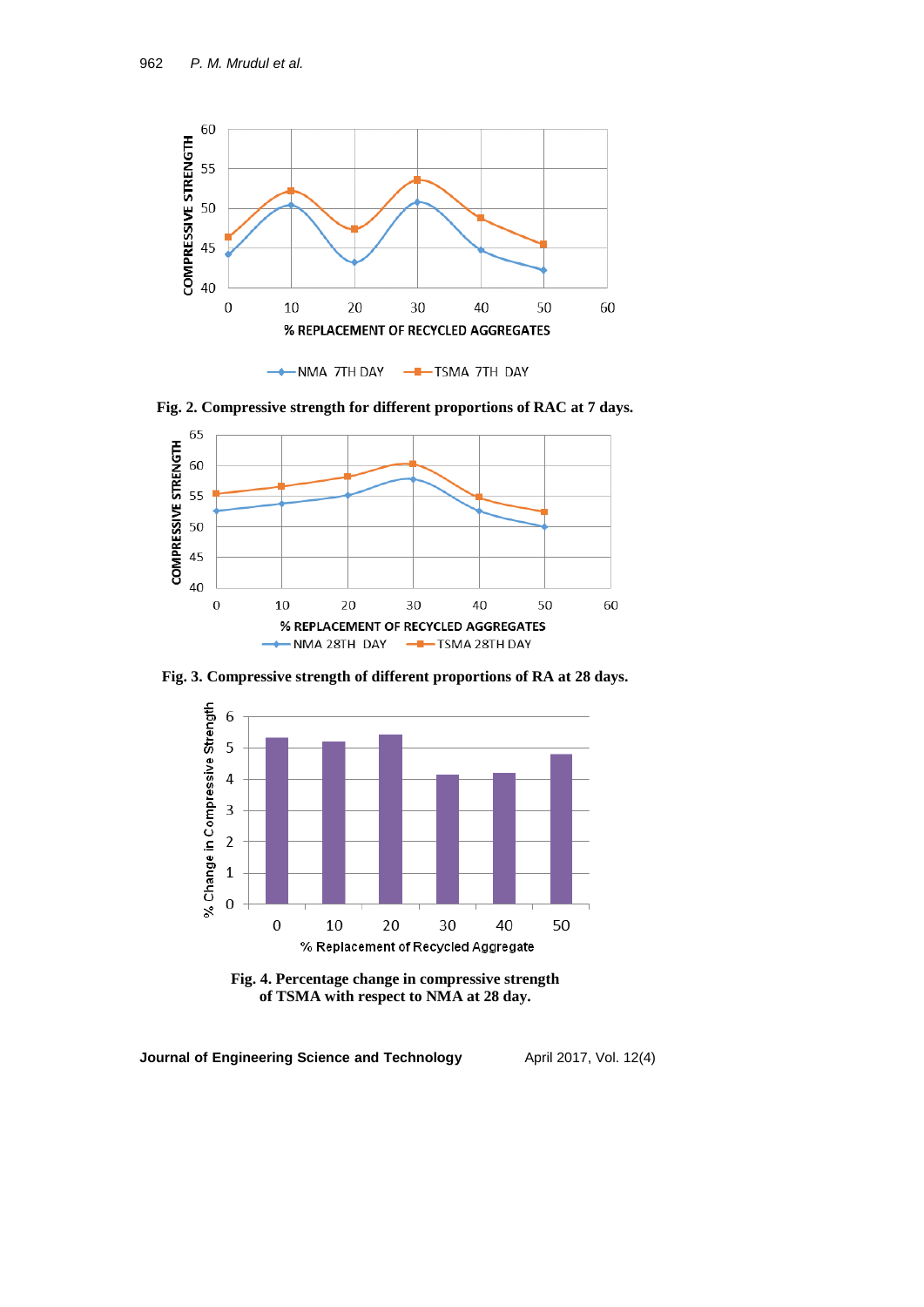# **3.2.Design of experiments**

The present investigation focuses on finding the flow properties (workability) and compressive strength of concrete with the replacement of cement by silica fume and coarse aggregate by recycled aggregate. Based on the experimental investigation reported in section 2, optimum amount of recycled aggregates to attain high strength is found to be between 20 to 40 %. Also based on the previous research works the amount of silica content in the concrete is 10 to 30% of cement to attain high compressive strength [7, 8, 16, 17]. Hence in the present investigation RA composition is made between 20 to 40 % of coarse aggregate and silica between 10 to 30 % of cement. Design of Experiments (DOE) is used to get the best possible combination of experiments. To get the maximum information from the minimum number of experiments, it was decided to use response surface methodology (RSM) for the experimental study. RSM also enables to model the various properties of concrete with respect to the percentages of silica and aggregates. A central composite design (CCD) was chosen considering its larger design space and rotatability. A CCD can run sequentially and are very efficient, providing much information on experiment variable effects and, overall experimental error in a minimum number of required runs. In addition to modelling the properties as a function of the factors / variables, it permits optimization of variables to get the desired properties. Compared to a factorial design, the design space in CCD is larger extending beyond the defined variable bounds and the predicted responses at or near the axial points fall within the design region. Generally, the magnitude of prediction error increases geometrically with distance outside the design region and due to this the prediction error is much lesser than other conventional experimental predictions. The values of the variables were provided as the minimum and maximum for generating the CCD design. The response taken for the above selected factors were the compressive Strength (both 7 days and 28 days) and flow percentage. The variation of properties with respect to linear terms  $(X_1$  and  $X_2$ ), pair wise interaction terms  $(X_1, X_2)$  and curvilinear terms  $(X_1^2$  and  $X_2^2$ ) were investigated. Here  $X_1$  and  $X_2$  refer to silica content and aggregate content respectively. (Refer Eq. (1) Section 3.3). The experimental design for the study was generated using Minitab 17 (statistical software) [18] by considering the nonlinear behaviour of concrete and is listed in Table 3.

|                  | o               |             |
|------------------|-----------------|-------------|
| <b>Run Order</b> | % of Aggregates | % of Silica |
| 1                | 30              | 20          |
| 2                | 30              | 5.85        |
| 3                | 20              | 10          |
| 4                | 15.8            | 20          |
| 5                | 44.1            | 20          |
| 6                | 20              | 30          |
| 7                | 30              | 20          |
| 8                | 40              | 10          |
| 9                | 40              | 30          |
| 10               | 30              | 34.1        |
| 11               | 30              | 20          |
| 12               | 30              | 20          |
| 13               | 30              | 20          |

**Table 3. Design table for experimentation.**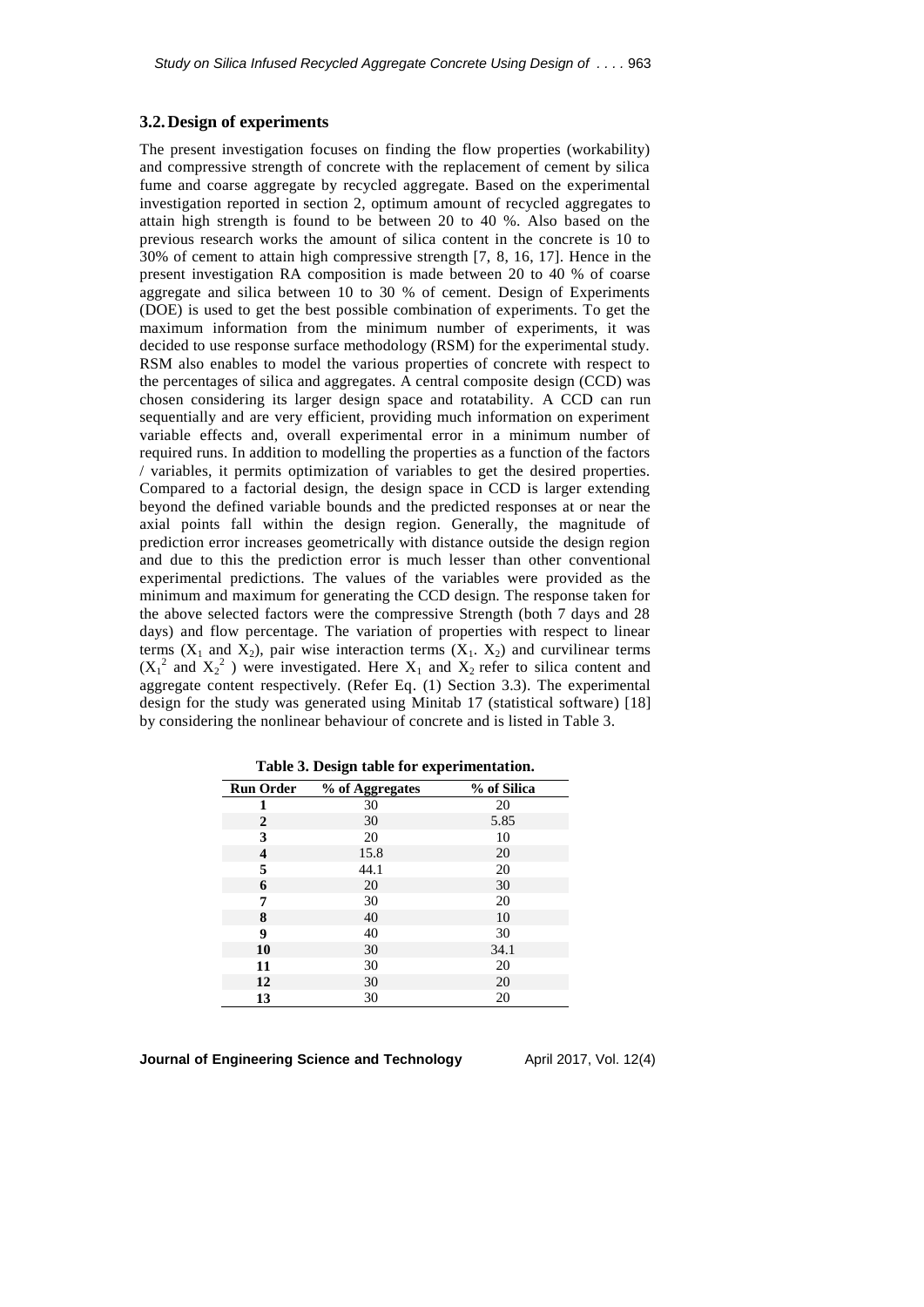### **3.3.Analysis by design of experiments**

Experimental investigations are conducted based on the run order generated in Table 3 for flow percentage, 7 and 28 day compressive strength and presented in Table 4.

Using the experimental results presented in Table 4 regression analysis was performed to predict the compressive strength and flowability of concrete as a function of silica and aggregate and reported in Figs. 5, 6 and 7.

The flow percentage decreases with increase in the percentage of aggregate. The trend is same with nearly equal slope for all the levels of silica (low, middle, high) and hence it can be concluded that the interaction effects are negligible. i.e., the variation of flowability with aggregates is independent of the amount of silica used in the concrete. Similarly, the flowability was found to decrease with increasing silica content. Here also, the variation of flowability with silica content was independent of the amount of aggregates.

|                         | -88- -8-                      |                                    |                           |                          |                            |  |  |
|-------------------------|-------------------------------|------------------------------------|---------------------------|--------------------------|----------------------------|--|--|
| Run<br>Order            | Percentage<br><b>Recycled</b> | <b>Silica</b><br><b>Percentage</b> | Flow<br><b>Percentage</b> | 7day<br><b>Compress-</b> | 28 day<br><b>Compress-</b> |  |  |
|                         | aggregate                     |                                    |                           | ive                      | ive                        |  |  |
|                         |                               |                                    |                           | <b>Strength</b>          | <b>Strength</b>            |  |  |
| 1                       | 30.0                          | 20.0                               | 69.2                      | 50.2                     | 52.4                       |  |  |
| $\boldsymbol{2}$        | 30.0                          | 5.85                               | 88.0                      | 52.8                     | 55.8                       |  |  |
| 3                       | 20.0                          | 10.0                               | 74.6                      | 55.2                     | 60.6                       |  |  |
| $\overline{\mathbf{4}}$ | 15.8                          | 20.0                               | 71.6                      | 51.6                     | 54.6                       |  |  |
| 5                       | 44.1                          | 20.0                               | 67.4                      | 48.8                     | 50.6                       |  |  |
| 6                       | 20.0                          | 30.0                               | 63.2                      | 46.8                     | 53.2                       |  |  |
| 7                       | 30.0                          | 20.0                               | 69.2                      | 50.2                     | 52.4                       |  |  |
| 8                       | 40.0                          | 10.0                               | 70.6                      | 50.6                     | 51.0                       |  |  |
| 9                       | 40.0                          | 30.0                               | 61.6                      | 47.4                     | 51.8                       |  |  |
| 10                      | 30.0                          | 34.1                               | 59.4                      | 46.2                     | 49.8                       |  |  |
| 11                      | 30.0                          | 20.0                               | 69.2                      | 50.2                     | 52.4                       |  |  |
| 12                      | 30.0                          | 20.0                               | 69.2                      | 50.2                     | 52.4                       |  |  |
| 13                      | 30.0                          | 20.0                               | 69.2                      | 50.2                     | 52.4                       |  |  |

**Table 4. Experimental results for properties of silica infused recycled aggregate concrete.**

When the silica content is in between 20 - 30% the compressive strength is found to decrease with increase in aggregate content, the decrease is steeper when the aggregate level is 20%. But when the aggregate percentage is increased to 40% the compressive strength increases marginally with increase in silica [7].

For both 7 day and 28 day compressive strength decreases with increase in silica percentage irrespective of the amount of aggregate. However the decrease is sharper for lower amount of aggregate. Hence it can be concluded that the variation of compressive strength with amount of aggregates is dependent on the amount of silica or vice versa.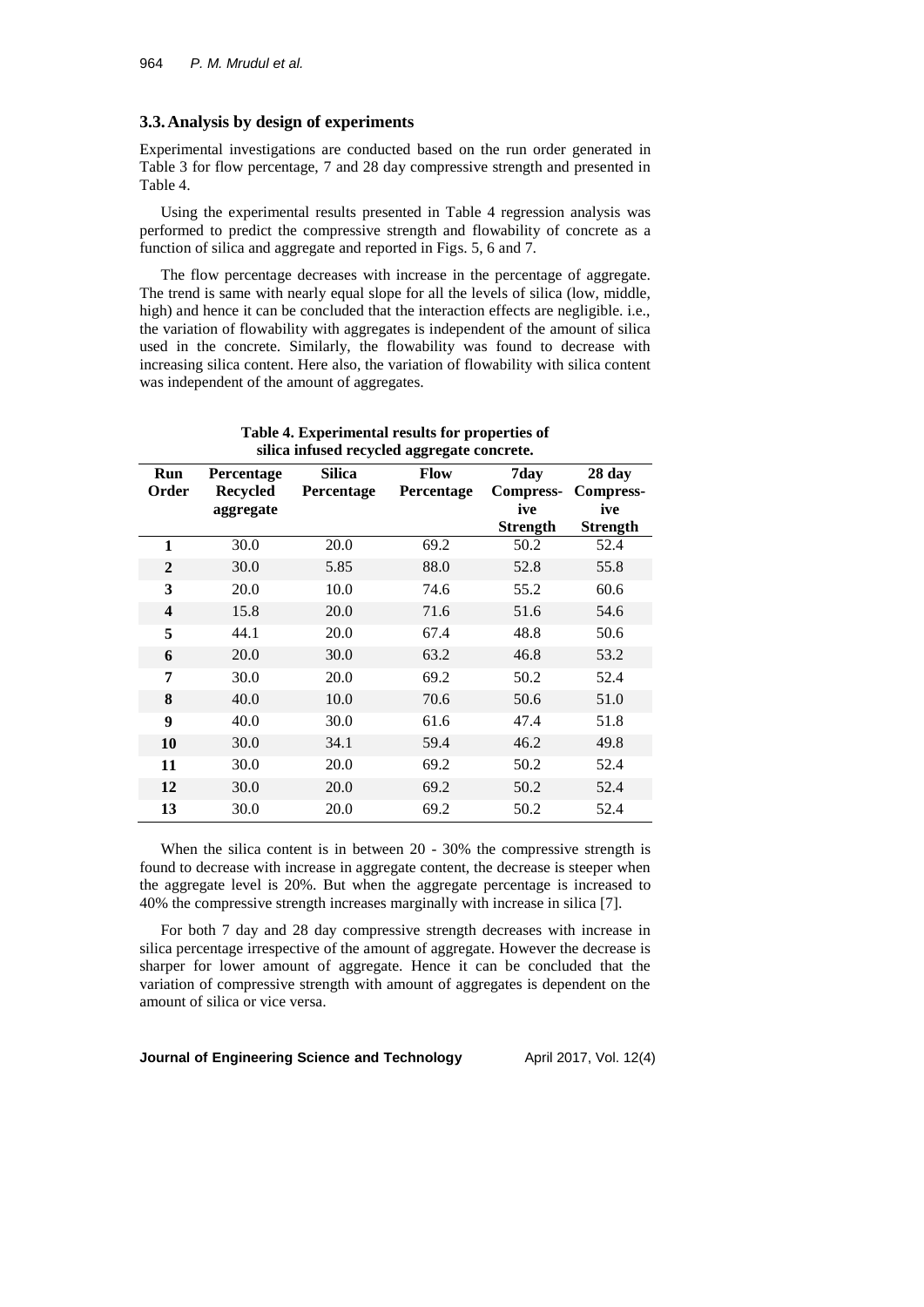This shows that interaction effects are present between percentage of silica and aggregate, that is, the percentage of silica influences how the percentage of aggregate affect the compressive strength.



**Fig. 5. Interaction plot for flow percentage values.**



**Fig. 6. Interaction plot for 7 day compressive strength.**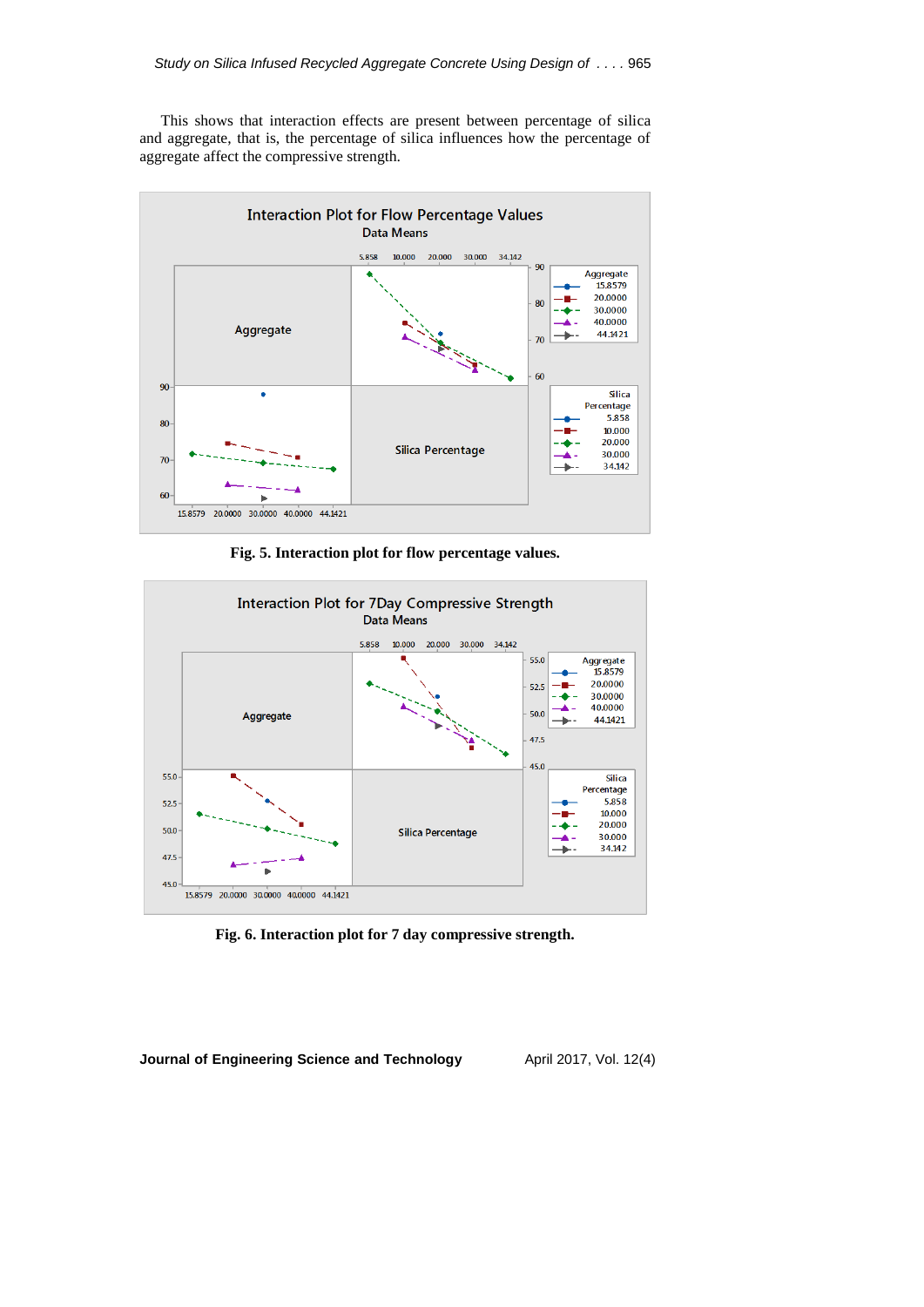

**Fig. 7. Interaction plot for 28 day compressive strength.**

To develop models to predict the flowability and compressive strength of concrete the experimental data was analysed by response surface regression using second order polynomial equation of the form

$$
Y = C_0 + C_1 X_1 + C_2 X_2 + C_{11} X_1^2 + C_{22} X_2^2 + C_{11} X_1 X_2
$$
 (1)

where  $X_1$  and  $X_2$  represent silica percentage and recycled aggregate respectively.

Minitab package was used for regression analysis and analysis was done using coded units. Coded units are normalized centred representations, -1, 0 and +1 corresponding to the minimum, central point and maximum levels of the *X* factors respectively. Analysis in terms of coded units ensures orthogonality, a desired statistical property for any DoE. Table 5 illustrates the regression analysis for flowability.

Taking only the coefficient of terms that are significant based on statistical significance level of 0.1, the regression equation for flowability (in terms of actual values of the variables used or uncoded values) was obtained as

Flow Percentage Values = 
$$
89.5 - 1.437 X_1 + 0.255 X_2
$$
 (2)

The factors with positive coefficient will have a positive effect on the property and those with negative coefficient will decrease the property. As noted from interaction plots it may be seen from the regression equation that interaction effect is significant. When the objective of the experiment is to optimize the properties, it is important to have higher R-squared values, implying that the regression model is a good predictor of the property being considered. The Rsquared value of 85.73% for flowability indicates that 85.73% of changes in flowability can be explained by the model given in Eq. (2).

Similar regression analysis was conducted for 7 and 28 day compressive strength and the equations are: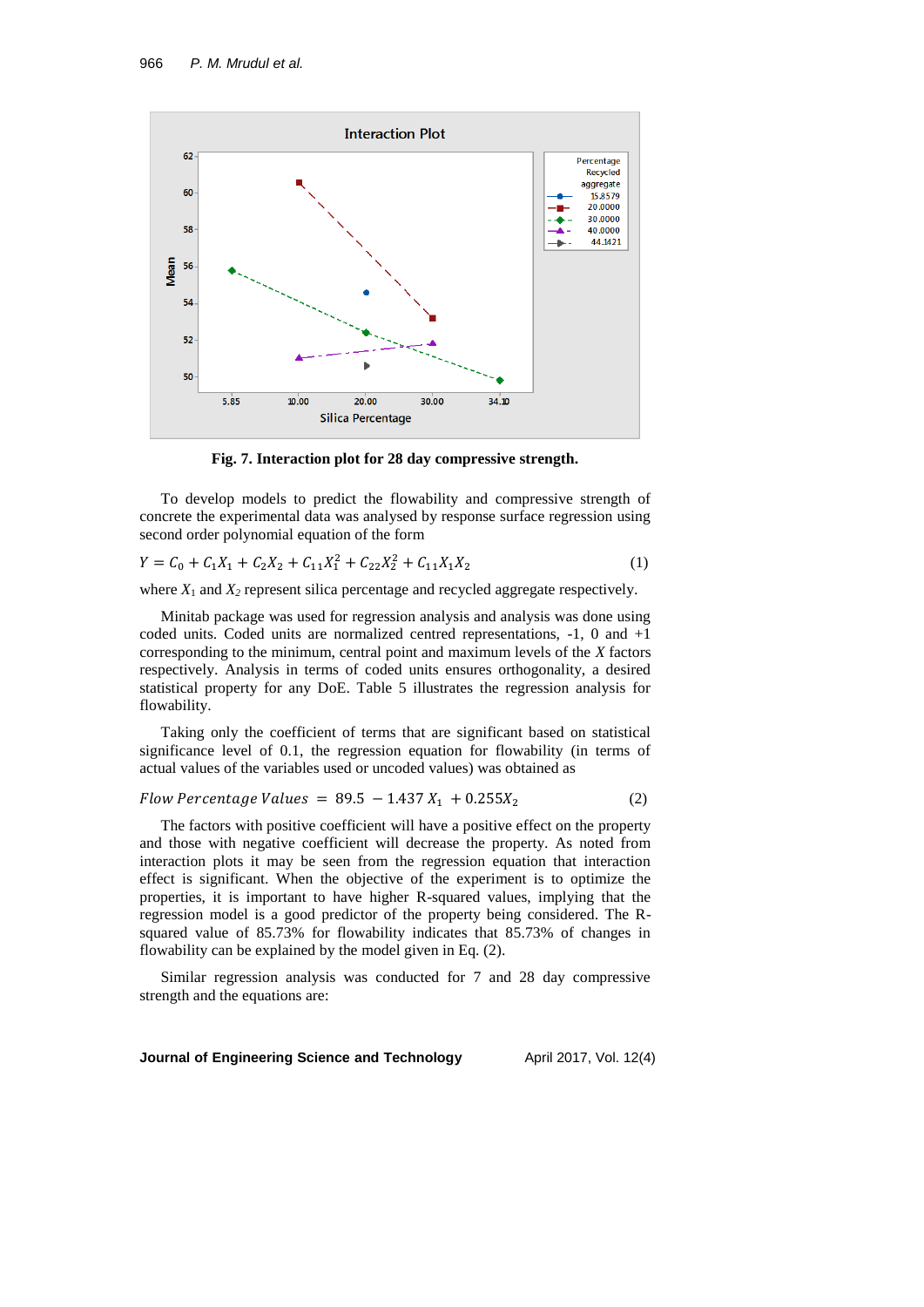| 7 Day Compressive Strength = $65.31 - 0.5267X_1 - 0.3820X_2 - 0.5267X_3$<br>$0.00313X_1^2 + 0.01300X_1X_2$ | (3) |
|------------------------------------------------------------------------------------------------------------|-----|
| 28 day Compressive Strength = $81.14 - 1.029X_1 + 0.896X_2 +$                                              |     |

 $0.02050X_1X_2$ (4)

Contour plot is a two dimesional graph that represents emperical relationship between a property and any two variables. Here contour plots are drawn to represent the relationship between the response and the factors. In the present study workability(Fig. 8) and compressive strength (Figs. 9 and 10) are taken as responses.The factors considered here are silica fumes and recycled aggregate.

**Table 5. Response surface regression: flow percentage vs. percentage recycled aggregate, silica percentage.**

| Term                                                         | <b>Coefficient in</b> | <b>Coefficient in</b> | SE.    | T      | P     |  |
|--------------------------------------------------------------|-----------------------|-----------------------|--------|--------|-------|--|
|                                                              | <b>Coded Units</b>    | uncoded units         | Coeff. |        |       |  |
| <b>Constant</b>                                              | 69.20                 | 89.540                | 1.543  | 44.851 | 0.000 |  |
| aggregate                                                    | 2.051                 | 0.2548                | 1.725  | 1.189  | 0.273 |  |
| silica                                                       | 10.77                 | $-14.373$             | 1.725  | 6.242  | 0.000 |  |
| aggregate*aggregate                                          | 1.743                 | $-0.0087$             | 2.616  | 0.666  | 0.527 |  |
| silica*silica                                                | 2.457                 | 1.2288                | 2.616  | 0.939  | 0.379 |  |
| aggregate*silica                                             | 1.230                 | 0.06150               | 3.450  | 0.357  | 0.732 |  |
| $PRESS = 592.475$<br>$S = 3.44999$                           |                       |                       |        |        |       |  |
| $R-Sq = 85.72\%$ $R-Sq(pred) = 0.00\%$ $R-Sq(adj) = 75.52\%$ |                       |                       |        |        |       |  |



**Fig. 8. Contour plots of flow percentage.**

From Fig. 8 it is evident that as silica percentage and aggregate percentage increases, flowability decreases.The maximum amount of flowability is obtained when the silica percentage is less than 10% and aggregate is also from lower to middle levels.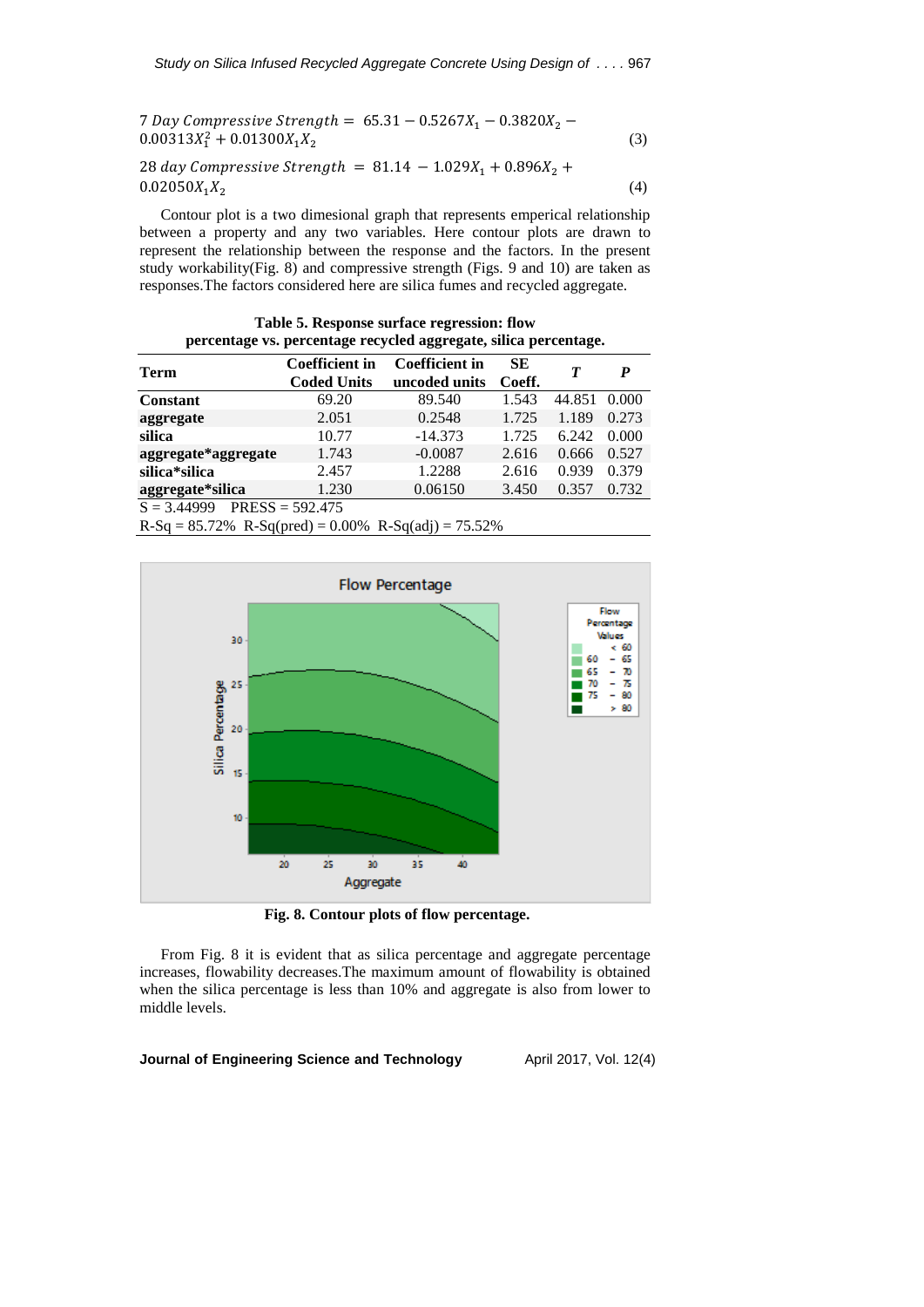Similarly the 7 day and 28 day compressive strength are highest when the silica and aggregate percentages are at lower levels (Figs. 9 and 10).

To optimize the concrete properties, the contour plots of flow percentage, 7day and 28 day compressive strength were overlaid within the applied constraints, listed in Table 6. These constraints were formulated based on the design requirements on fields corresponding to concrete of M50 grade and also considering a suitable factor of safety.

The contour plots for the three properties were overlaid to find the range of factors which gives the desired properties. Such a feasible region in the overlaid contour plot is depicted as white region in Fig. 11. Thus it can be inferred that corresponding to RA between 23 to 33 percentages and silica less than 10 percentages, the required target strength and workability can be achieved.



**Fig. 9. Contour plots of 7 day compressive strength.**



**Fig. 10. Contour plots of 28 day compressive strength.**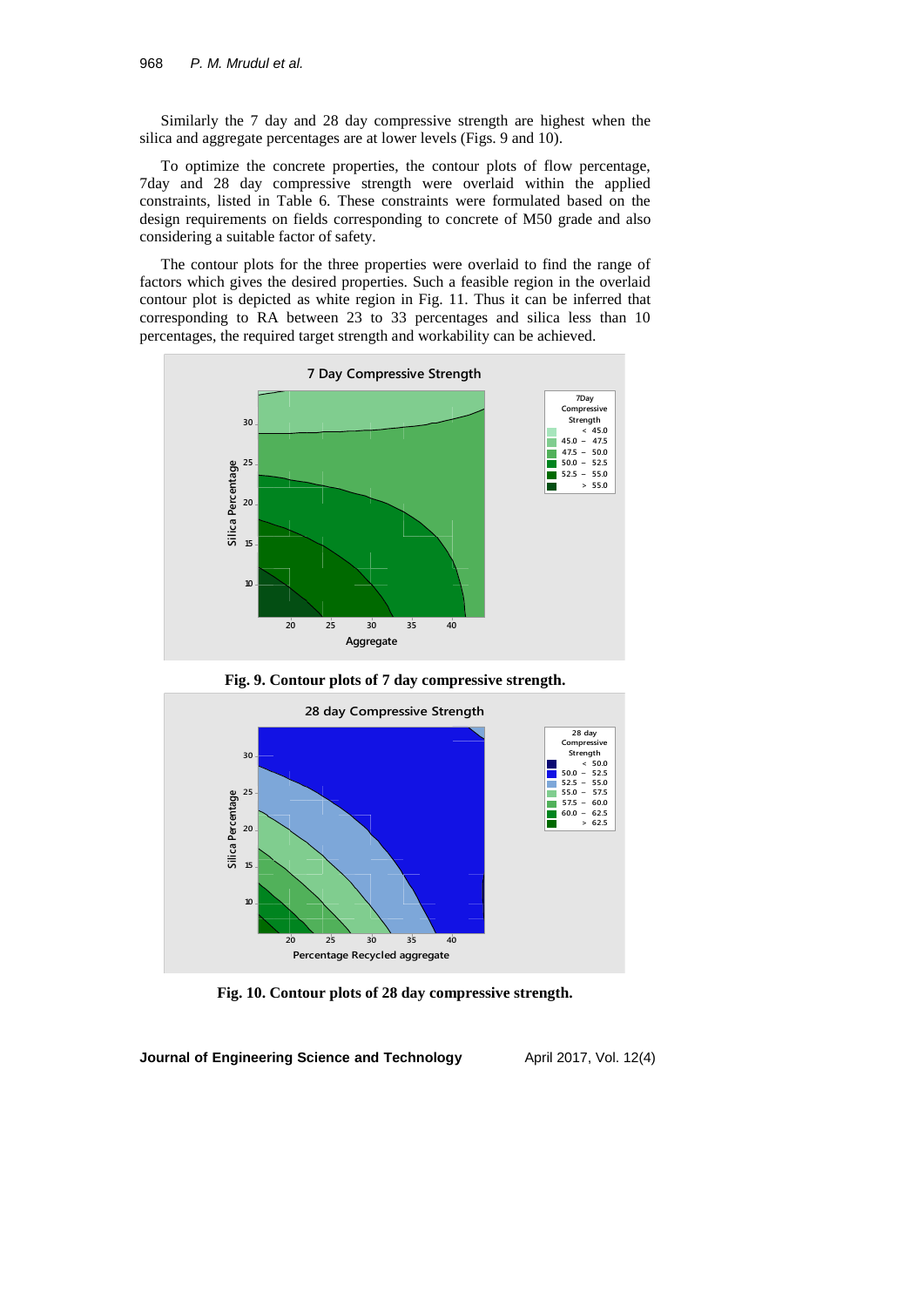

**Fig. 11. Overlaid contour plot -28 day compressive strength and flow percentage.**

# **4. Conclusions**

This study discusses the effect of recycled aggregate as a replacement to coarse aggregate and the effect of silica as a replacement to cement on both the strength and workability of concrete. RA replacement was incorporated without any compromise on compressive strength. From the study it was found that two stage mix approach gives better results compared with normal mix approach. Design of experiments was performed by taking silica percentage and RA percentage replacement as the factors and the flowability and compressive strength as the responses. Based on the results it was observed that the flow percentage almost decreases with increase in the percentage of aggregate for all percentage of silica variation. The higher amount of silica addition on higher percentage aggregate replacement increases the strength but reduces the workability. This may be due to the pozzolanic and amorphous nature of the silica which increases the strength and water absorption. Based on the contour plot it is observed that the maximum amount of flowability is obtained when the silica percentage is less than 10% and aggregate is from lower to middle levels. The 7 day and 28 day compressive strength are highest when the silica and aggregate percentages are at lower levels.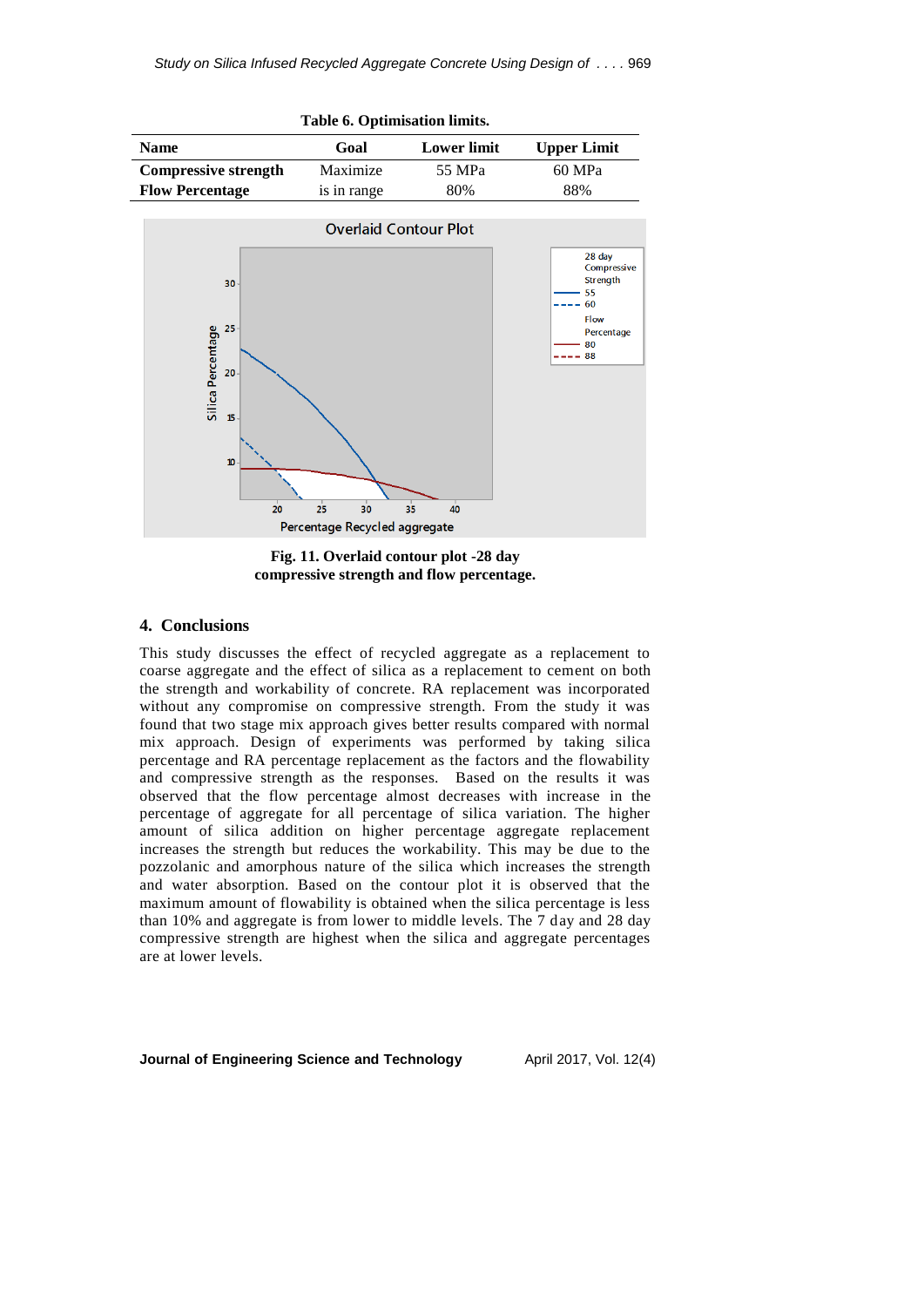# **References**

- 1. McNeil, K.; and Kang, T.H.K. (2013).Recycled concrete aggregate: A Review. *International journal of concrete structures and materials*, 7(1), 61-69.
- 2. Yang, K.H.; Chung, H.S.; and Ashour, A.F. (2008). Influence of type and replacement level of recycled aggregates on concrete properties. *ACI Materials Journal*, 105(3), 289-296.
- 3. Parekh, D.N.; and Modhera, C.D. (2011). Assessment of recycled aggregate concrete. *Journal of Engineering Research and Studies,* Vol. II (I) I, 1-9.
- 4. Kwan, W.H.; Ramli, M.; Kam, K.J; and Sulieman, M.Z. (2012). Influence of the amount of recycled coarse aggregate in concrete design and durability properties. *Construction Building Materials,* 26(1), 565-573.
- 5. Tabsh, S.W.; and Abdelfatah, A.S. (2009). Influence of recycled concrete aggregates on strength properties of concrete. *Construction Building Materials*, 23(2), 1163-1167.
- 6. Rahal, K.; (2007). Mechanical properties of concrete with recycled coarse aggregate. *Building and Environment*, 42(1), 407-415.
- 7. Amudhavalli, N. K.; and Mathew, J. (2012). Effect of silica fume on strength and durability parameters of concrete. *International Journal of Engineering Sciences & Emerging Technologies*, 3(1), 28-35.
- 8. Mohamad, H. A. (2001). Effect of fly ash and silica fume on compressive strength of self-compacting concrete under different curing conditions. *Ain Shams Engineering Journal*, 2(2), 79-86.
- 9. Tam, V.W.Y.; and Tam, C.M. (2008). Diversifying two-stage mixing approach (TSMA) for recycled aggregate concrete: TSMA(s) and TSMA(sc). *Construction and Building Materials,* 22(10), 2068-2077.
- 10. Tam, V.W.Y.; Tam, C.M.; and Wang, Y. (2007). Optimization on proportion for recycled aggregate in concrete using two-stage mixing approach. *Construction and Building Materials,* 21(10), 1928-1939.
- 11. Tam, V.W.Y.; Gao, X.F.; and Tam, C.M. (2005). Microstructural analysis of recycled aggregate concrete produced from two-stage mixing approach. *Cement and Concrete Research*, 35(6), 1195-1203.
- 12. Li, W.; and Xiao, J. (2012). Interfacial transition zones in recycled aggregate concrete with different mixing approaches. *Construction and Building Materials*, 35 (10), 1045-1055.
- 13. IS 2386-1 (1963). *Methods of test for aggregates for concrete - Guidelines*. Bureau of Indian Standards Manak Bhavan. Bahadur Shah Zafar Marg New Delhi 110002.
- 14. IS 10262: 2009. *Indian standard concrete mix proportioning - Guidelines*. Bureau of Indian Standards Manak Bhavan. Bahadur Shah Zafar Marg New Delhi 110002.
- 15. IS 516 (1959). *Methods of tests for strength of concrete- Guidelines*. Bureau of Indian Standards Manak Bhavan. Bahadur Shah Zafar Marg New Delhi.
- 16. Mukharjee, B.B.; and Barai, S.V. (2014). Assessment of the influence of Nano-Silica on the behavior of mortar using factorial design of experiments. *Construction and Building Materials*, 68(15), 416-425.